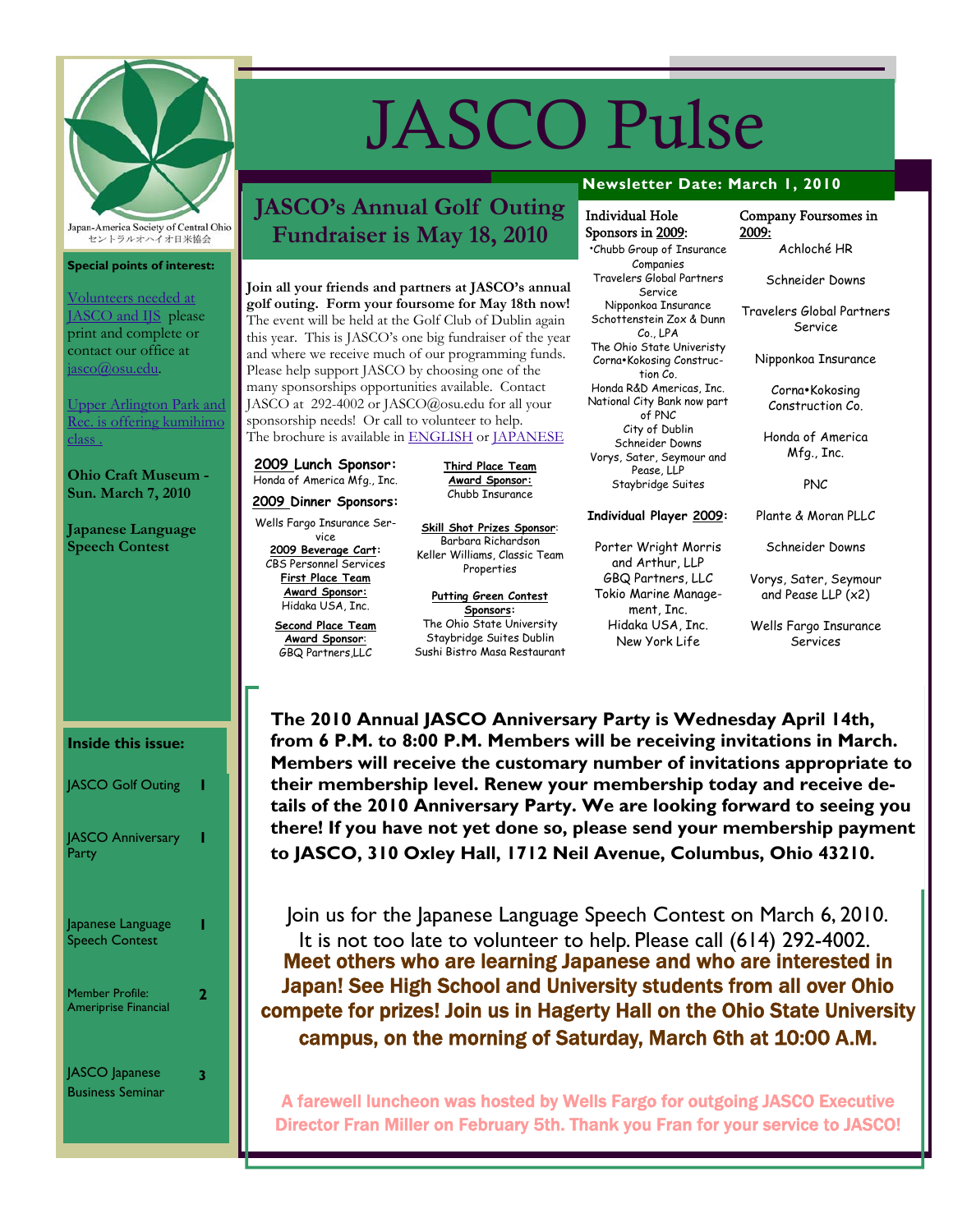Isao Shoji of Ameriprise Financial is our member profiled this month. Isao Shoji serves on the JASCO Board of Directors. Sending your children to college? Retiring comfortably? Leaving a legacy? If you have dreams, Ameriprise Financial has a way to help you make them happen. Their unique and collaborative Dream > Plan > Track >® approach to financial planning will help you put together all your financial puzzle pieces to create the ideal picture you have been working so hard to achieve. Whether it is reaching your own goals or helping your employees through a customized financial education program that goes beyond just 401(k) allocations, start your journey with Ameriprise and the personal touch and professional guidance of Isao Shoji today at his website: ameripriseadvisors.com/Isao.L.Shoji

**To learn more about JASCO go to http://JASCO.osu.edu. New and exciting projects are always happening at JASCO. You can add great value to JASCO and help many people. WE NEED YOU!! Email jasco@osu.edu to volunteer today.** 

#### Upcoming Japanese related events

Upper Arlington Park and Recreation is offering kumihimo class. Learn all about this Japanese art form here - http://www.uaoh.net/egov/docs/1261418371\_107818.pdf

Ohio Craft Museum - Sun. March 7, 2010 from 1–3 pm, \$10 Members, \$12 Non-members. Learn Japanese technique of layering sheets of polymer clay to create a faux wood pendant. Pre-registration required; call 614-486-4402.





## Executive Director Steven Fischer studied Shorinji Kempo in Kochi